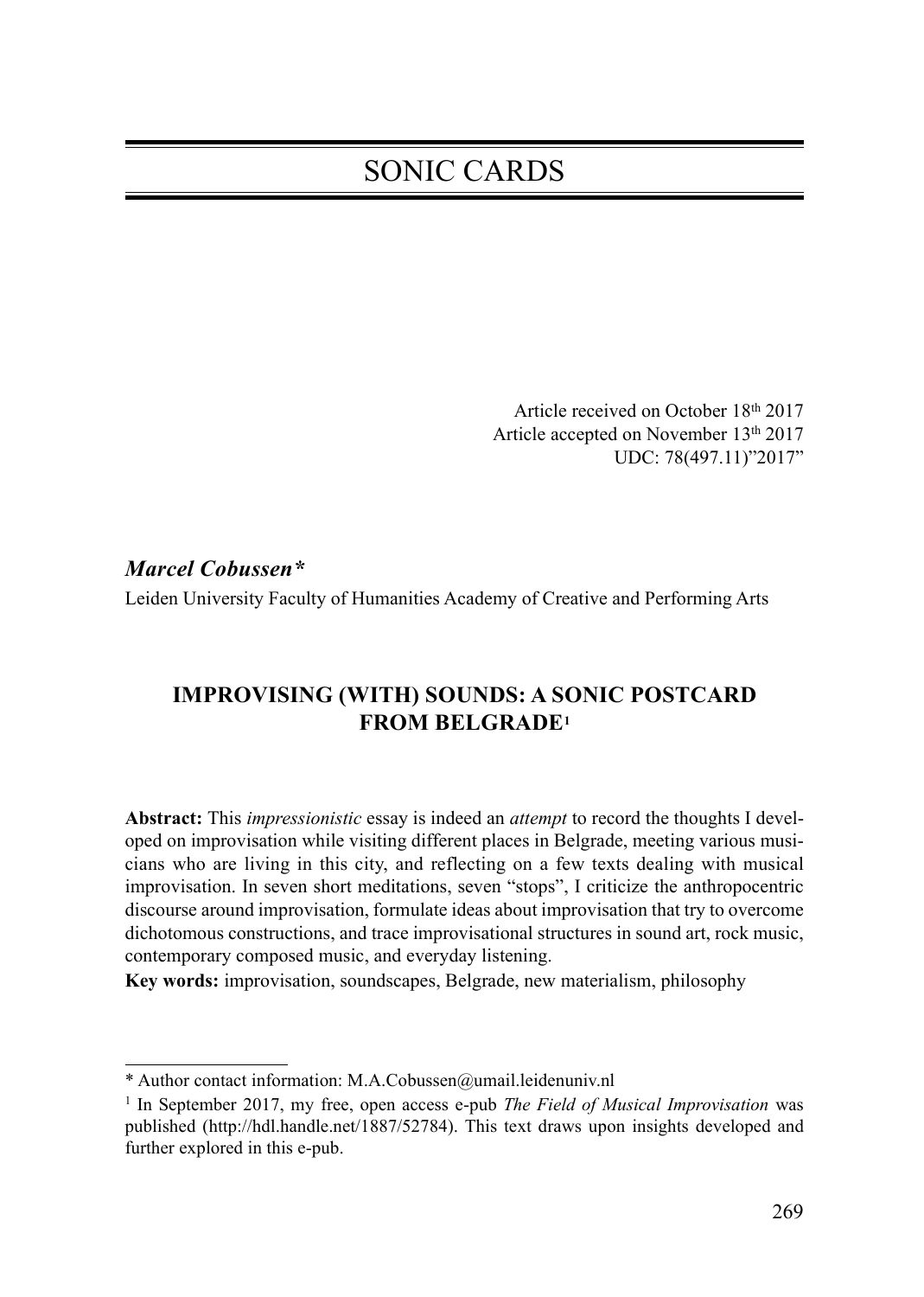### Galerija: An Improvised Soundscape

I have arrived in Belgrade for a short holiday. After refreshing myself I decide to go for a walk. Without a particular direction or destination in mind, I wander through some streets in Novi Beograd, the so-called new part of the city, with its infamous concrete dwellings among the many trees, before arriving at the Danube. I follow the river upstream until I find myself in Zemun. In front of the popular fish restaurant Šaran, I turn left and then immediately right. After some 20 meters I arrive at a little bar, Galerija, with a nice view of the characteristic red roofs with the bluish green river behind them. I order a coffee and faintly notice the music: trumpet sounds. It sounds like a conventional jazz standard, although I do not recognize it. In fact I can only hear the trumpet; due to the quality of the speakers, the other instruments  $-$  if there are any  $-$  are masked by environmental sounds: the rather strong wind which makes the leaves of the trees and bushes rustle, the many sparrows that are chatting as usual, the ventilation of the nearby restaurant producing a steady deep drone, the irregular and rather diverse sounds of some remote traffic, the voices of two men sitting at a nearby table. It is as if the trumpet is actually interacting with these ambient sounds. Closing my eyes for a moment, all these sounds together become the music, an improvised soundscape composition, just for me.



Photo No. 1. Red roofs + Danube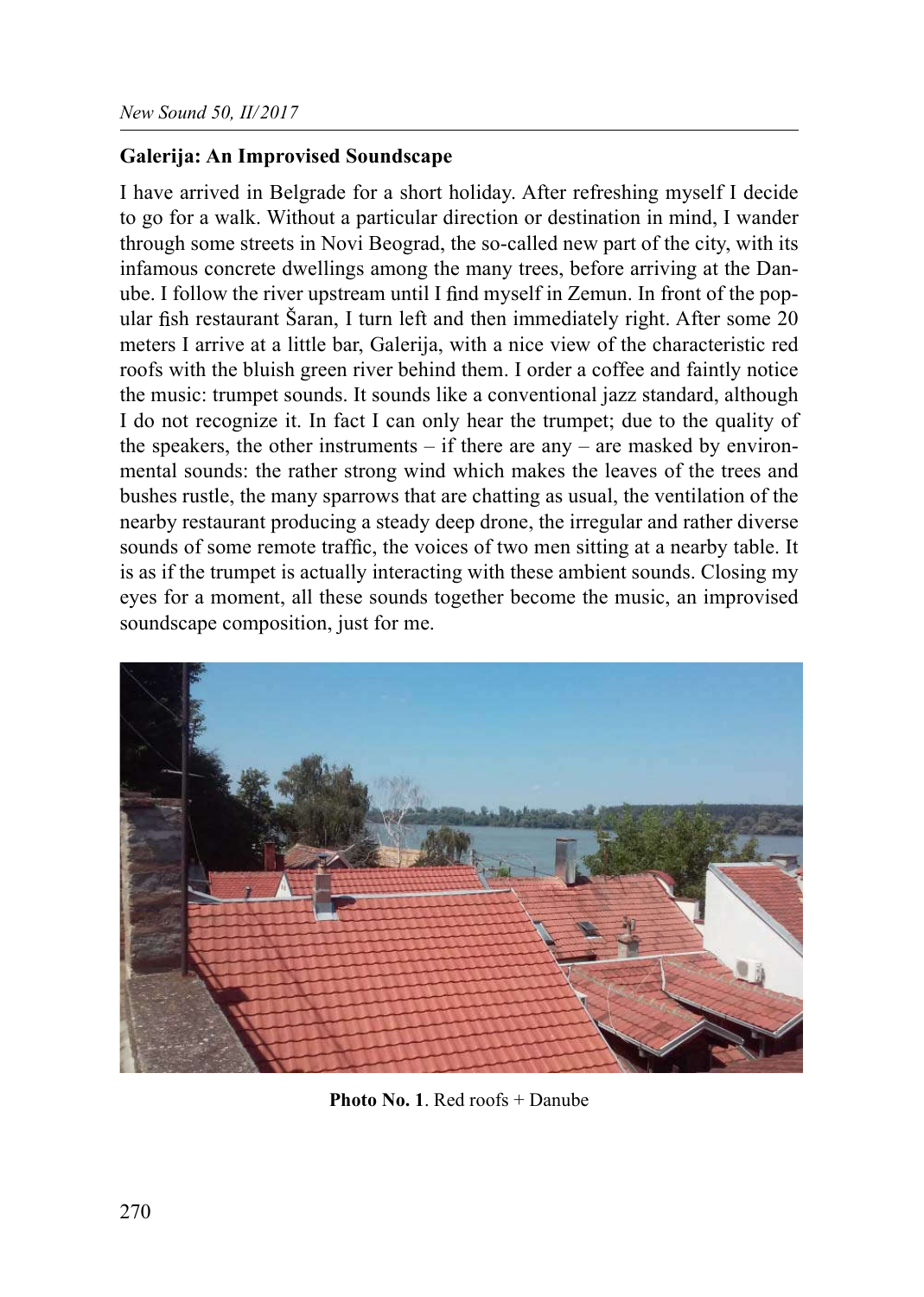#### Stari Merkator: Between Freedom and Constraints

Near *Stari Merkator* I read an interview that professor of music Tracy McMullen had with the philosopher Judith Butler a couple of years ago. The topic is improvisation and the starting point a rather well-known phrase from Butler's famous book Undoing Gender in which she describes gender as an "improvisation within a sense of constraint". According to Butler, identity (and gender) is produced in the doing of language, law, race, and culture. In other words, a subject is acted on by norms, conventions, cultural forces, and prior practices that she has not chosen herself. It is in relationship to being acted upon that a subject itself acts. However, she is not completely determined by or dependent on these practices. Within the constraints, she has or can create for herself a certain freedom by bending, breaking, or operating outside of these norms and forces. In short, according to Butler, improvisation designates a relative domain of freedom in a rule-bound world (Siddal and Waterman 2016: 24-32).

Perhaps because of the midday summer heat and some *rakija*, I need to reflect on her thoughts for quite a while. At first the idea seems quite attractive, almost logical: improvising can be defined as an act that  $-$  at least partly  $-$  is able to withdraw from predetermined rules and norms, affecting a subject from the outside. This implies that improvisation is also parasitizing on those very same rules and norms: without them, improvisation is not possible nor can it be recognized. It reminds me of Derrida's thoughts on improvisation stating that it is impossible to improvise in the strictest sense, as one is always more or less obliged to reproduce stereotypes, already existing schemas and languages, prescribed in our memory and in our culture (Derrida 1982: n.p.).

I also recall the idea expressed by George Lewis that we continually need to improvise in our everyday lives. Events occur, and we have to respond to them, however, in our moment-to-moment existence we have few formal and explicit rules to follow (Lewis 2013: 2). Combining Lewis and Butler's thoughts, we could state that in concrete situations, norms, conventions, and forces not only become visible and active but also malleable, transformable, volatile. In the concretization of general rules and practices, they also undergo changes, becoming different in their repetition, as the subject is relating to them differently each time. Put otherwise, the subject is not only improvising *within* but also *with* the constraints. The constraints not only form the framework within which improvisation can take place; they themselves are always already materials with which one has to improvise. In other words, and this is expressed very well in Erlend Dehlin's PhD dissertation "The Flesh and Blood of Improvisation", planning, routine, and structure are not the opposites of improvisation: first of all because improvisation is not some kind of inferior action, lacking any plan or prepara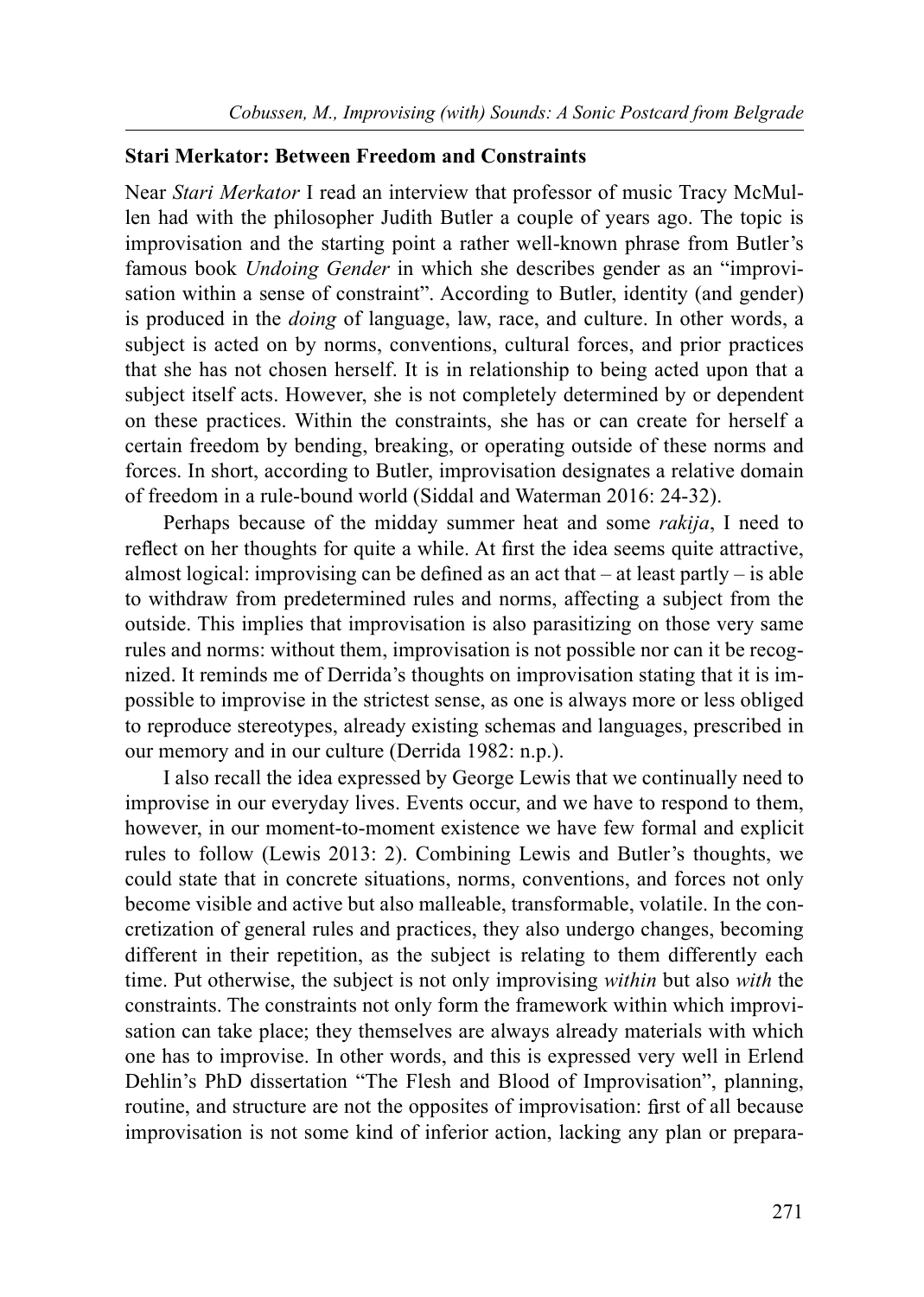tion, and second because creativity and spontaneity are always already operative in the concrete execution of rules and regulations. Besides, to equate improvisation with breaking rules and operating outside certain conventions does injustice to what is also an integral part of each improvisation, namely the active use of certain rules and conventions. As Dehlin (2008: 91) puts it, "under certain circumstances improvisation may involve following formal models, in which case the model of technical rationality becomes an instrument rather than a paradigmatic restraint jacket".

Conversely, the question of whether given sets of rules, conventions, norms, or structures are or should be strictly followed or if they can and should be used as *tools* to create something new can also be posed. Especially in complex and unexpected situations, one cannot not improvise: "improvisation can be thought of as an *attitude* or as a *method of practical thinking*, which in a given instance considers spontaneity and context superior to tradition and system" (Dehlin 2008: 220, emphasis in original). It may simply entail acting wisely based on contextual considerations, to make systems, rules, routines, and norms work. It is in this sense that I argue, against Butler, that there is no natural or categorical separation between improvisation and constraints in practice. In any given instance, the one in fact entails the other.



Photo No. 2. Savana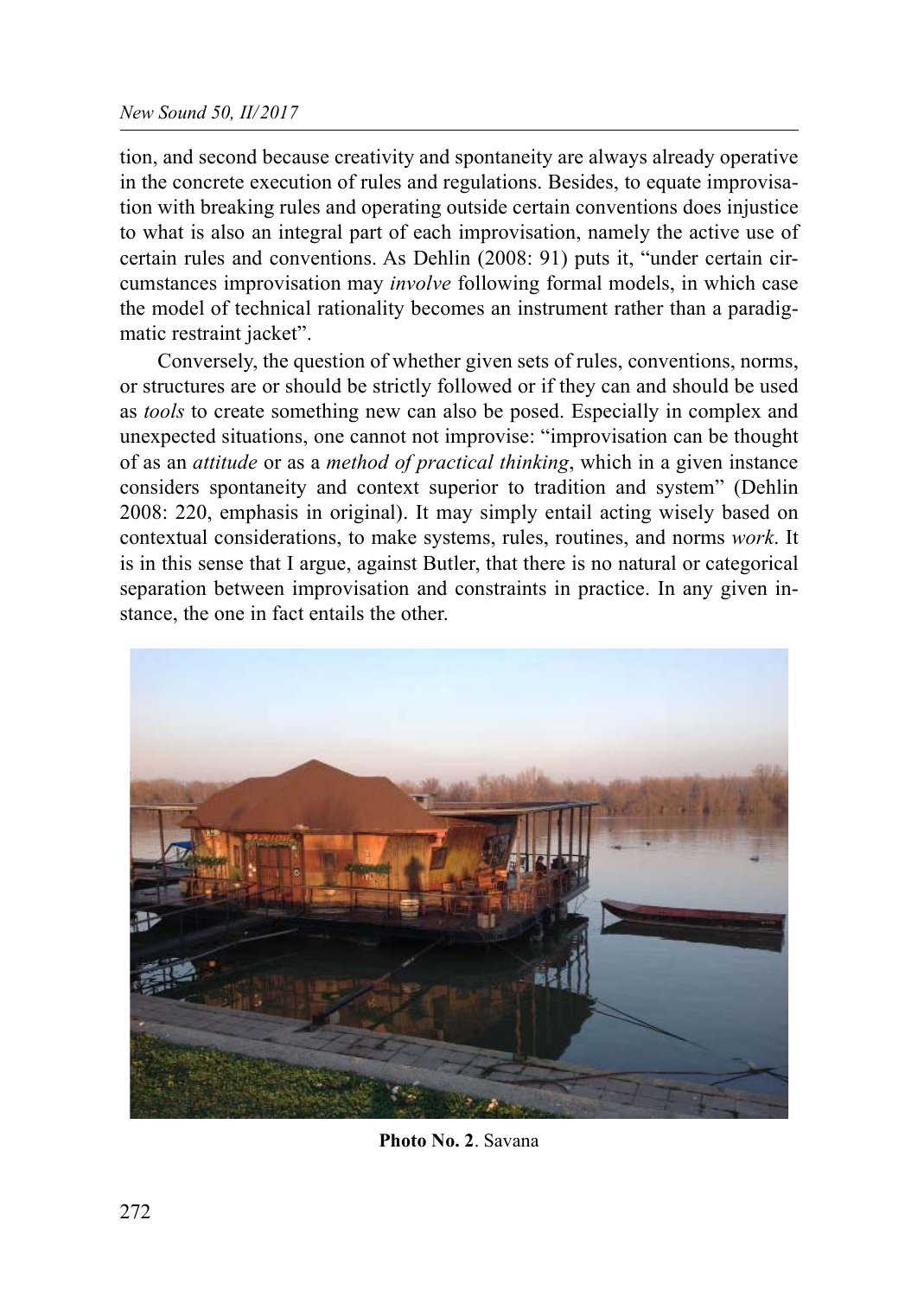## The Danube: Improvisation Beyond Anthropocentrism

Looking out over the river Danube, I sip a freshly ground coffee at my favorite café Savana while reading Gillian Siddall's and Ellen Waterman's introduction to their edited volume Negotiated Moments. Improvisation, Sound, and Subjectivity. The first sentence already makes clear their objective: bringing improvisation back to "where it lives: in our bodies". Although I certainly agree that musical improvisation is "ineluctably embodied". I have great difficulties with the possessive pronoun. To situate improvisation first and foremost in the human body turns the whole context within which I am asked to read the ensuing chapters into an anthropocentric paean in which the ruling human mind is all too easily replaced by the ruling human body.



Photo No. 3.

Fundamental (perhaps even fundamentalist) criticism on anthropocentrism comes from scholars such as Levi Bryant and Graham Harman, two of the most prominent advocates of New Materialism and Object Oriented Ontology. In Immaterialism, Harman criticizes the tradition in which society is viewed "as a self-contained realm where humans did all the acting and objects were passive receptacles for human mental or social categories" while "the vast majority of relations in the universe do not involve human beings" (Harman 2016: 6). In much the same way, Bryant, in The Democracy of Objects, defends a "decen-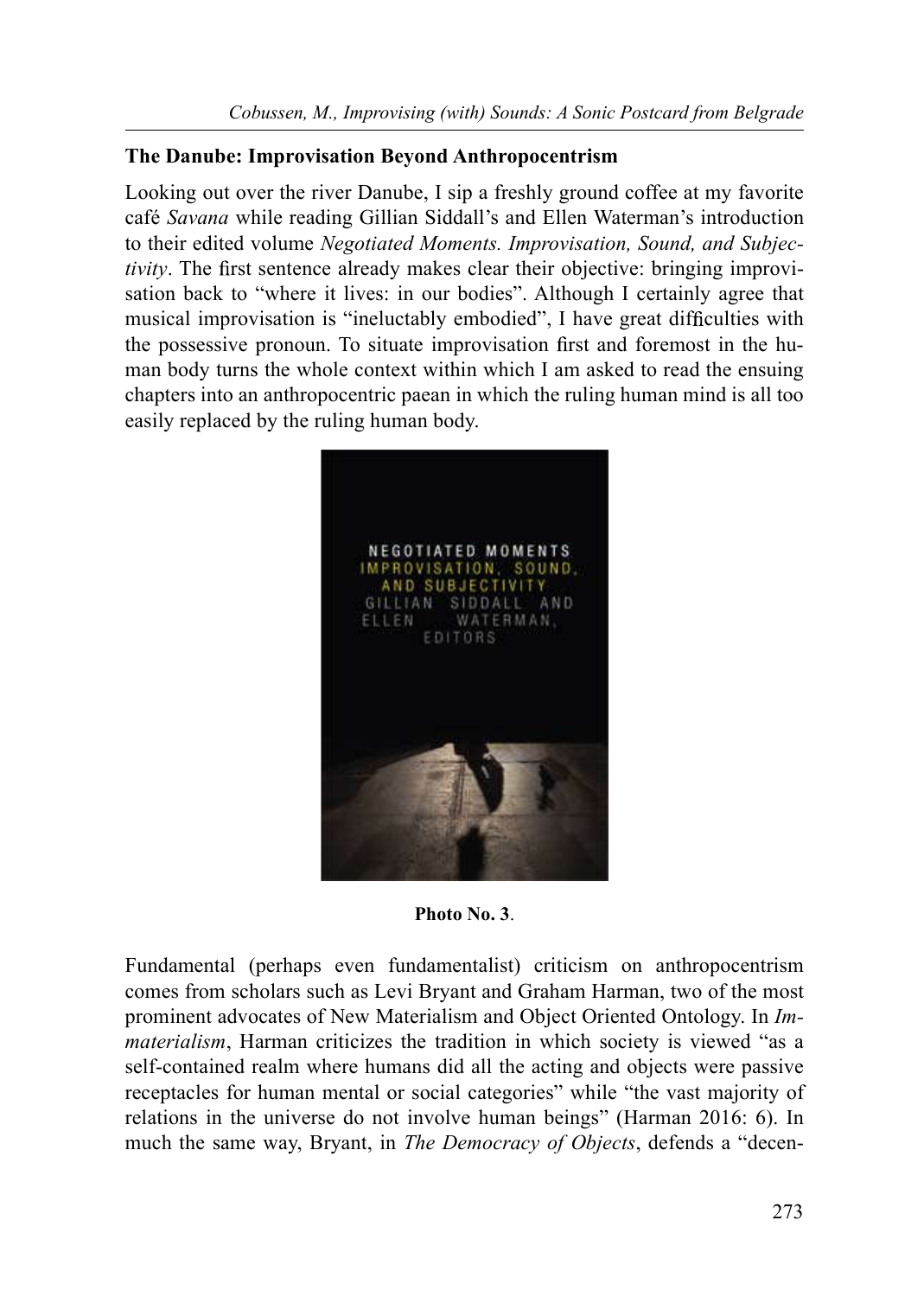tering of the human". Objects should no longer be treated merely as vehicles for human contents, meanings, signs, or projections. Instead, humans are among beings, entangled in beings, *implicated* in other beings; assemblages involve humans, but they are always entangled with all sorts of nonhumans without which such assemblages could not even exist (Bryant 2011: 20-40).

To connect this attack on anthropocentrism to the discourses surrounding improvisation has been one of the main topics of my recent e-pub, The Field of Musical Improvisation. Although (improvised) music is of course an (almost) exclusively human affair, the question is justified whether here too the input of nonhuman *actants* could and should be emphasized more at the expense of a centralized role of the musicians. Negotiated Moments contains an instructive chapter by Pauline Oliveros in which she at first seems to build her argumentation completely in line with Siddall and Waterman's, that is, shifting theoretical emphasis from human mind to human body: "In my long experience as an improviser, there is a gradual release of cognitive control and an increasing willingness to trust the body to respond appropriately […] improvisation is not only cognitive but thoroughly embodied" (Oliveros in Siddall and Waterman 2016: 75-6). However, gradually her focus shifts towards two other actants, technology and acoustics. Concerning the first, she describes in more or less detail how her instrument, the accordion, can be manipulated, that is, interacting with all kinds of computer software; regarding the latter, she recalls her collaboration with trombone player Stuart Dempster in the Cistern at Fort Worden, Port Townsend, where the reverberation time is forty-five seconds and the indirect sounds resonate as intensely as the direct ones. The improvisations made in this cistern are improvisations with the cistern; this music is not (only) made by Oliveros and Dempster but a direct result of the interactions between the music instruments and the acoustic properties of the place: "I have learned that the effects of different spaces are as important as instruments in the making of music" (Oliveros in Siddall and Waterman 2016: 82). In this quote, the musicians are prominently absent, subsumed by the main actants, space and instrument, and Oliveros has moved beyond anthropocentrism.

#### Studio 6: Composing and/as Improvising

Studio 6 is a Belgrade-based instrumental ensemble, consisting of young and talented Serbian musicians plus the renowned British composer-musician Richard Barrett. The ensemble, founded in 2012, excels in performing experimental pieces by a mostly younger generation of composers, improvisers, and sound artists, and actively collaborates with composers and free improvisers alike.

While waiting for lunch – gibanica,  $proj_a$  – prepared by baka, I listen to Tamara Basarić's "Superionic Water," a title which refers to a (theoretical) phase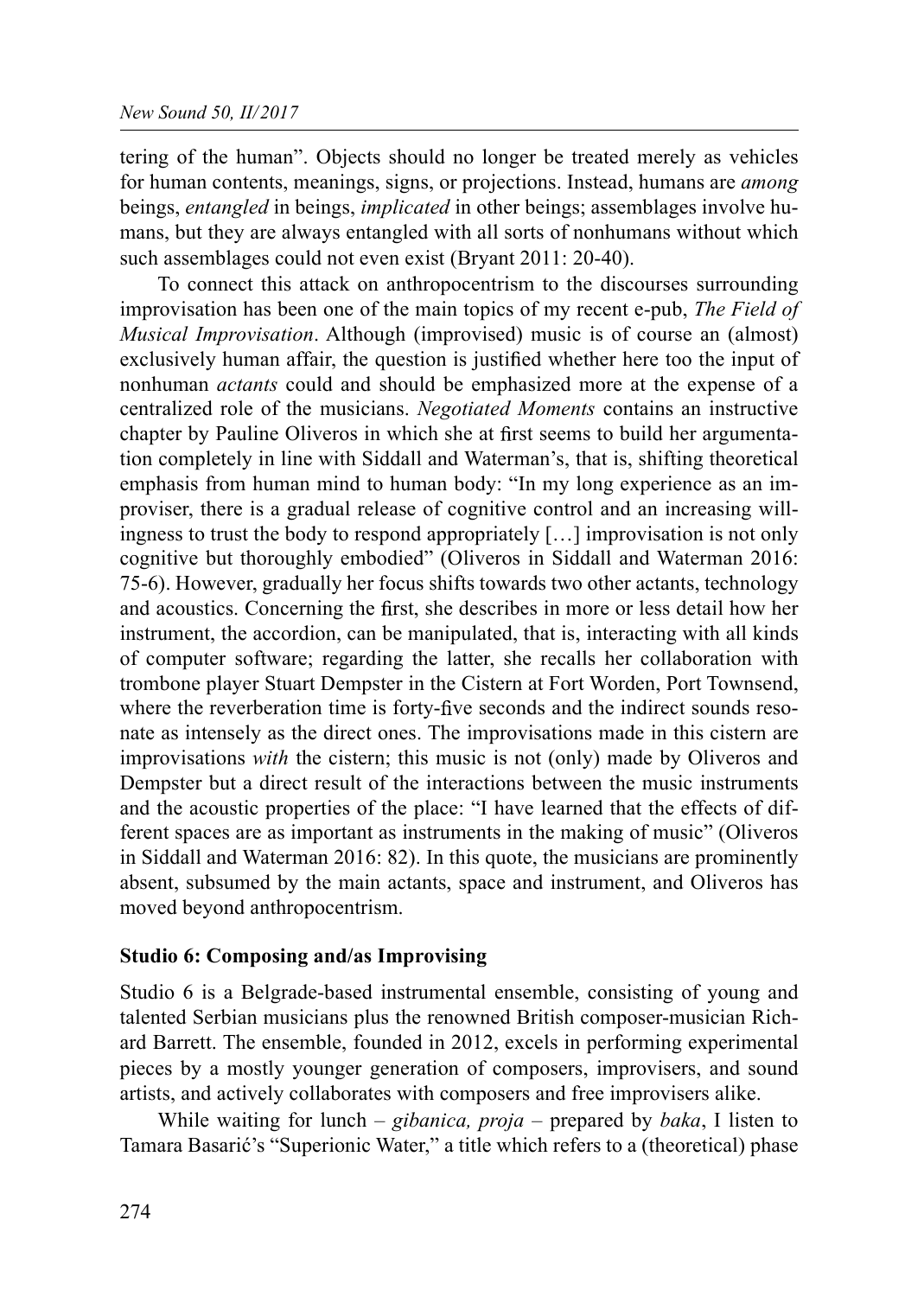## Cobussen, M., Improvising (with) Sounds: A Sonic Postcard from Belgrade

of water under extreme heat and pressure, which leads to both solid and liquid properties. Solid and liquid – I cognize a similarity with improvisation, taking place in a perpetual movement between fixity and freedom "that sweeps one and the other away" (Deleuze and Guattari 1987: 25). After listening to Basarić's piece, I move on to the concert/installation "Intimate Rituals". In contrast to all other pieces on the Studio 6 website, this one makes no mention of a composer. Is it (therefore) improvised? A collective "instant composing"? And is "Superionic Water" (therefore) not improvised? Is there any music making that doesn't contain traces of improvisation, elements that are not predetermined, set in advance, thought through? And, conversely, is there any improvisation that has no traces of predetermination, fixation, careful preparation?



Photo No. 4. Ensemble Studio 6 including Richard Barrett

I meet Barrett and the harp player of Studio 6, Milana Zarić, in the wonderful backyard café Ljutić close to Belgrade's city center to talk about the role of improvisation in their music. Barrett: "My involvement in combining notation and improvisation did not begin with taking notated composition as a default position and 'opening up spaces' for improvisation within it, but instead from free impro-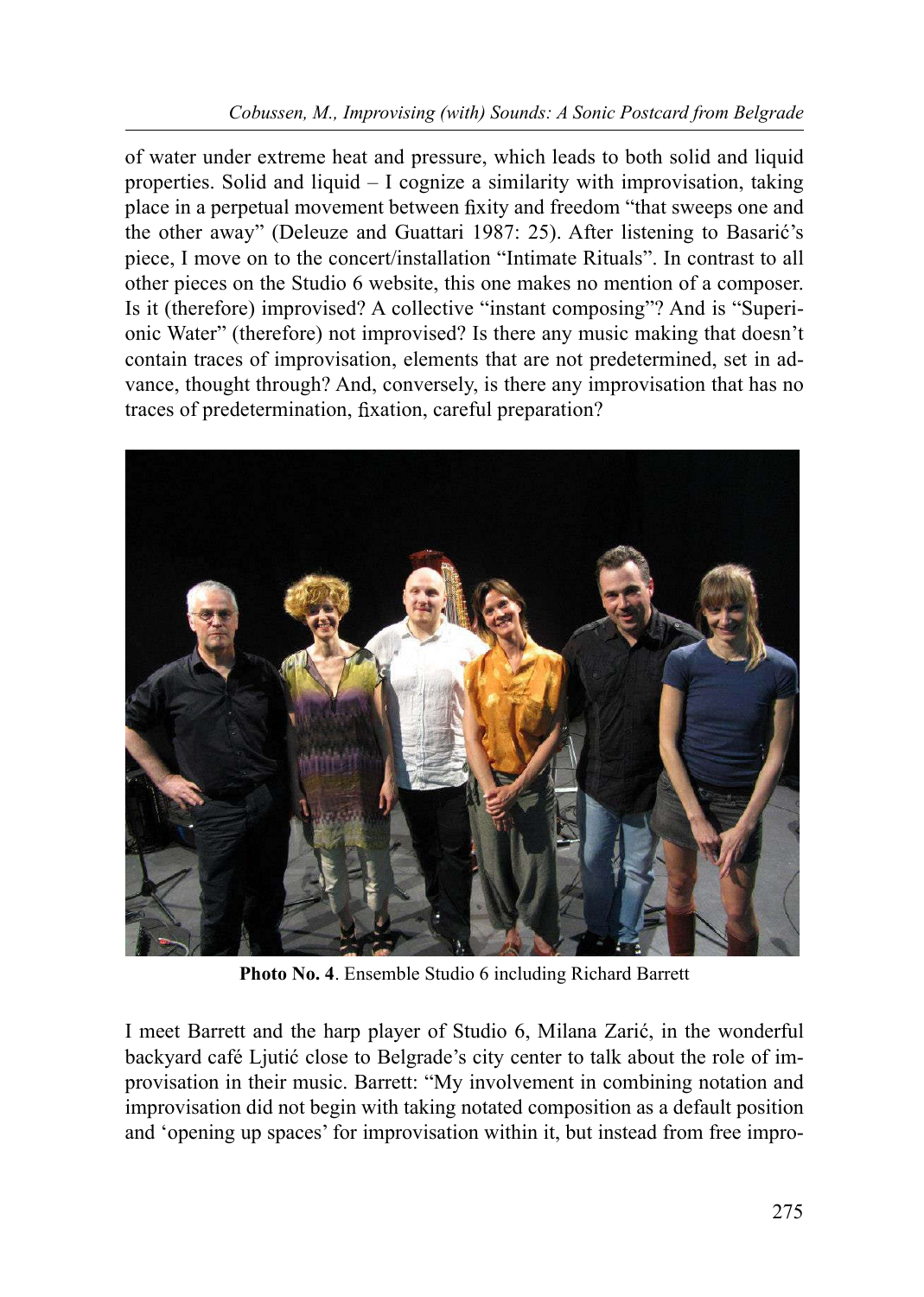visation as a starting point, using notation not to *restrict* it but to suggest possible directions or possible points of focus for it." He makes an interesting comparison with the work of Francis Bacon in which it is not always clear whether some elements of his paintings are the result of painstaking and precise brushwork or a rapid and seemingly spontaneous swipe. Barrett: "I realized that I have been looking for a very similar kind of perceptual interchangeability between preplanned and spontaneous actions in music. This is not a question of making notated compositions which 'sound improvised' and/or improvisations which 'sound composed'. I do not think methods of composition have, or need to have, such a simplistic relationship to what is heard." What specifically interests Barrett is the question regarding what kind of listening is invoked when it is unclear which of the two – composition or improvisation – is in operation, either because they are taking place in rapid alternation or simultaneously in different voices; how does this not-knowing-for-sure affect the listener's experience? Barrett plays hide and seek with the differences between notated and non-notated music on the basis that these differences are not very (or not at all) obvious in terms of overall sound.

This brings me to the question of what difference it makes for the musicians of Studio 6, all of them trained in playing composed as well as improvised music. Zarić first of all explains how the quality of listening and sensitivity of response, necessary assets for free improvisation, have helped them to become a tight unit when performing composed music, not least because they regard themselves as "creative interpreters", alongside the composer. What is key for Zarić is the aspect of responsibility; the clear distinction between detailed complex notation and free improvisation, evident in much of Barrett's music, is so successful because it makes apparent when the composer takes responsibility and when this is left to the musicians themselves. Zarić: "In my experience, the really relevant issue here is whether the composer trusts the decisions that players make during freely improvised parts. As far as I am concerned, trust is a vital component of mutual music making. It should not be restricted, and the composer needs to let go of the notion of being in control and making decisions during improvised sections for the piece to really work on several levels, intellectually, viscerally, and emotionally […] S/he should trust that the musicians will be sufficiently influenced by the score in order to remain in the same 'style' while improvising."

She even sees a certain similarity between improvising and playing in a classical orchestra, performing a 19<sup>th</sup>-century symphony: similar to a composer, rather than somehow trying to control every musical detail, the conductor should be able to trust the musicians' abilities and imagination, "because a musical piece is created at that moment by all parties concerned; it is born out of their communication".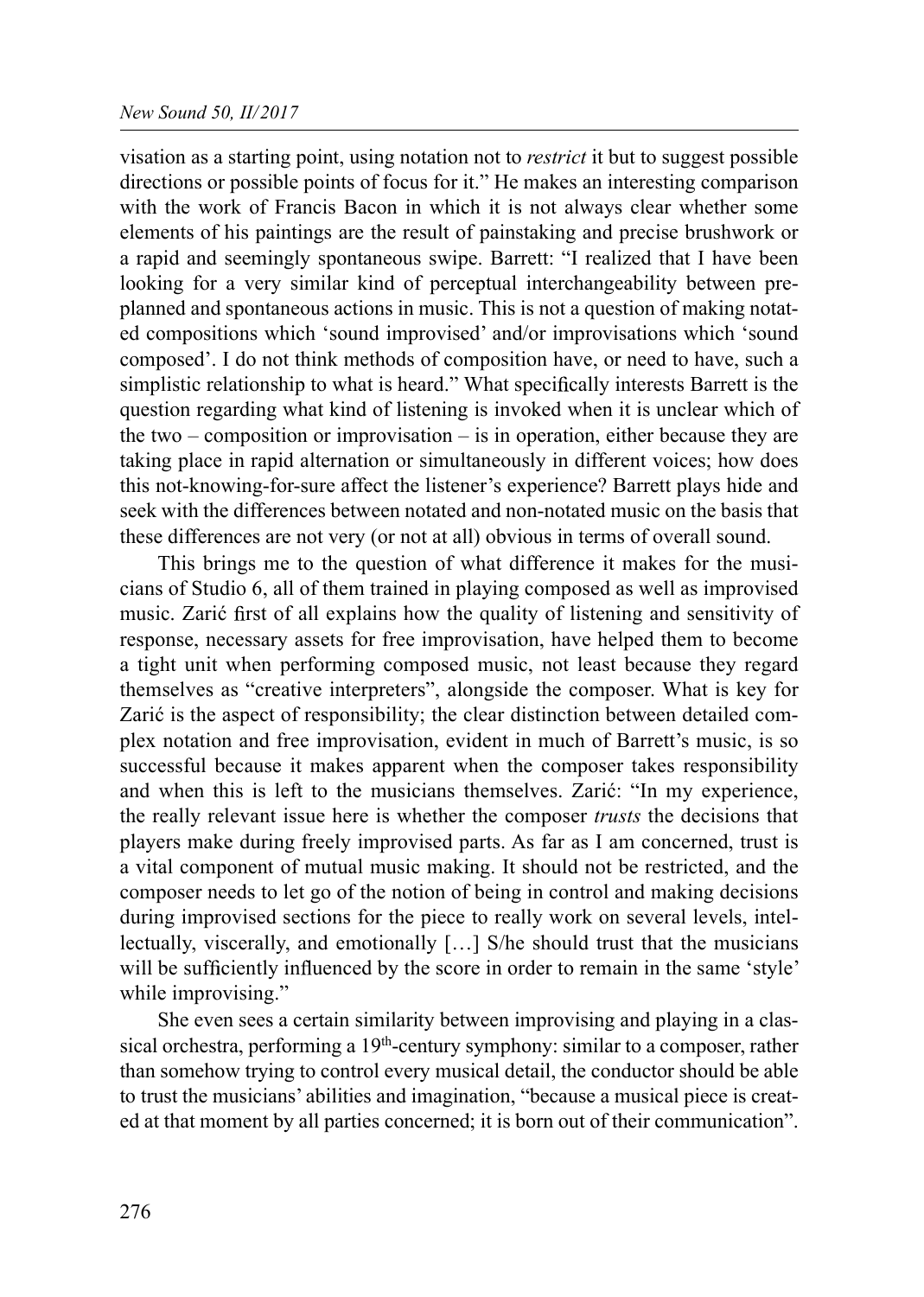Zarić points out another aspect of how performances of composed and improvised music mutually influence each other. On the one hand, her experience in playing a great variety of classical and modern repertoire provides her with ideas that can be deployed while improvising. Rather than storing and rehearsing specific improvising techniques "and then drawing from that, like water from a well": "technical abilities, the ability to listen, the ability to restrain yourself and be very subtle, or to unleash something energetic, or aggressive, or emotionally exploding – these are all skills that are practiced in more traditional repertoire that can be further tuned in improvised settings."

On the other hand, improvisation deepens her understanding of her musicianship: the relationship with her instrument, the possibility to try out new timbres and techniques as well as exploring the opportunity to function as co-composer, co-author, co-creator.

## Električni Orgazam: Improvising and/as Composing

While strolling through the urban neighborhood of *Skadarlija*, I listen on my mobile phone to an old album of the Belgrade-based rock band Električni Orgazam: A Um Bum was released in 1999. The harmonically simple but powerful tune of "Nemoć, bes i očaj" (powerlessness, anger, and despair), at slightly over eight minutes by far the longest track on this album, bashes my ears and interacts strangely with the soundscape of Belgrade's bohemian quarter, today consisting mainly of shoes touching the cobblestones, clattering of cutlery, laughter and conversations arising from the guests of the many restaurants, and, in the distance, the faint sounds of a traditional brass band.



Photo No. 5. Front cover of A Um Bum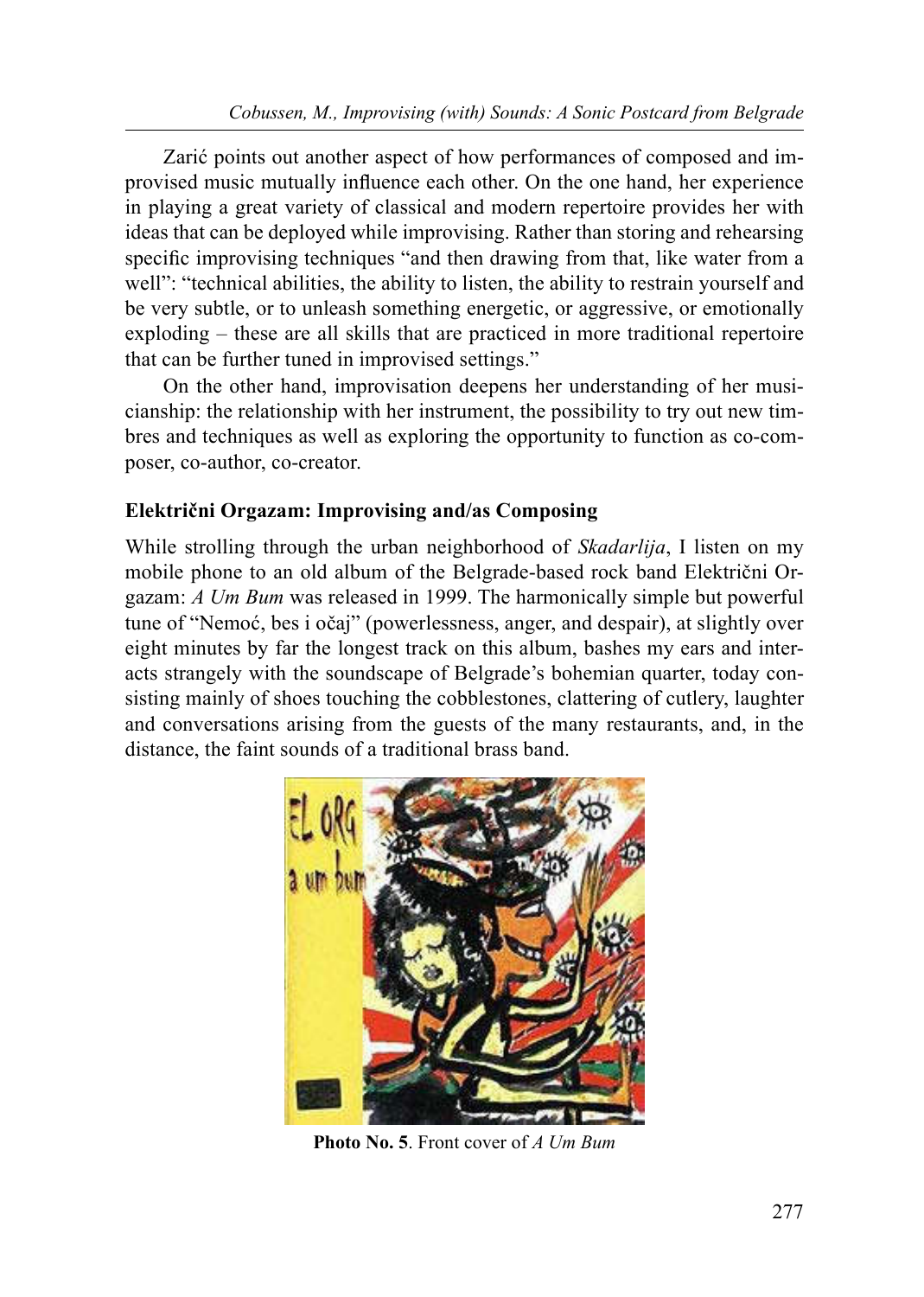#### New Sound 50, II/2017

What attracts my attention are the rather long instrumental solos, which have almost disappeared in today's rock music. Especially the interaction between synthesizer and guitar – the play of question and answer, the one sometimes imitating the other – gives me the impression of listening to an, at least partly, improvised tune; raw and unpolished, "Nemoć, bes i očaj" sounds almost like a jam session. This is confirmed by Gile, frontman and co-founder of Električni Orgazam: the tune was improvised live in the studio during the recording of  $A$ Um Bum and never played live afterwards.<sup>2</sup> Gile stresses this last point and repeats several times that the band is not improvising during performances: "We do improvise, but mainly when we make new songs. We don't do it on concerts; maybe just our guitar player sometimes plays a bit of a different solo." For Električni Orgazam improvising means "trying different things […] trying different approaches" when creating new music, which primarily takes place during rehearsals or while working in a studio. Here, improvising becomes an aspect of composing; said differently: for this band, composing is essentially improvisational in nature. Although improvisation does not seem to have the supposedly premeditated character nor the permanence of a composition, the two meet in the process of creation: improvising becomes composing, composing becomes improvising. Or, the process of composing, that is, the process of working and reworking, begins at the point of improvisation, perhaps evolving into something that could not be anticipated in advance (Benson 2003: 55-6). As such, "Nemoć, bes i očaj" became an unrepeatable composition, generated during a jam session in a studio, while the red light was on. The version on  $A$  Um Bum became the final version, a fixed version, simply because it was never played again afterwards.

## Knez Mihailova: Rethinking Improvisation

Sitting on the terrace of Restoran Kolarac on Knez Mihailova, I listen to the soundscape dominated by two buskers playing accordion, construction work further on, multilingual conversations of tourists and locals coming from or going to Kalemegdan, the incidental clicking of high heels on the pavement, and cutlery touching plates. John Cage, R. Murray Schafer, and others taught me to listen to my environment as if it was a composition; however, I prefer to call it an improvisation as it is, literally, an un-for-seen contrapuntal assemblage of sounds.

 $2$  All information from Gile comes from email conversations with the author in the first days of October 2017.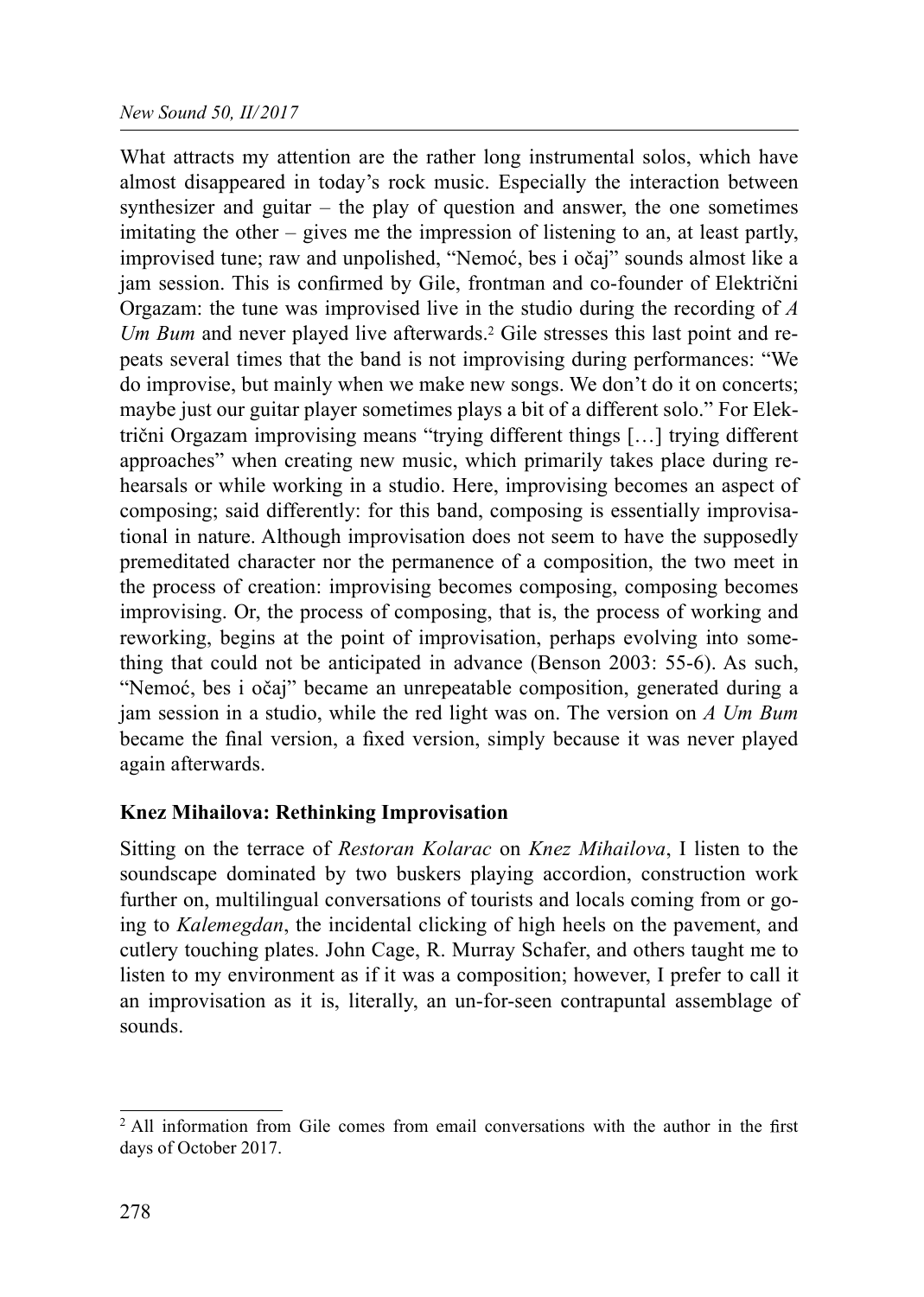

Photo No. 6. Restaurant Kolarac

After a while I take an old Dutch newspaper from my backpack and start reading an interview with a film director explaining the ingenuity of Martin Scorsese's 1990 blockbuster Goodfellas. She describes her favorite segment in which the main character Henry is sitting at a table with his gangster friends and gets the feeling that one of them is laughing at him. "You think I'm funny?" this guy keeps repeating. The atmosphere changes, and the spectator doesn't know how this will end: will they start a fight? Will one of them draw a gun? It is this inscrutability what makes this scene – which is "completely improvised" – so strong and thrilling (Toma 2017).

I stop reading. The scene, described above, is "completely improvised" – what would that mean? Perhaps the scene was not a part of the original script but came into existence when the actors were working on the movie set; perhaps they were rehearsing, trying out some things, and they all got enthusiastic about the results; perhaps the script was not exactly followed, but the actors decided to continue anyway; etc.

Whatever this interviewee meant by the phrase "completely improvised", she makes a fundamental distinction between what the actors seemed to be doing – improvising – and what they were supposed to do – executing or performing, which of course always already contains interpretation. And, of course, interpretations vary between more or less following rules and, consequently, more or less improvising. The boundary between the script's constraints and improvisation is blurry: scenes may start out as proactive improvisations, continue as pre-established actions, and perhaps end up as reactive improvisations. Often, in artistic productions, a balance is negotiated in situ − not as a static one-time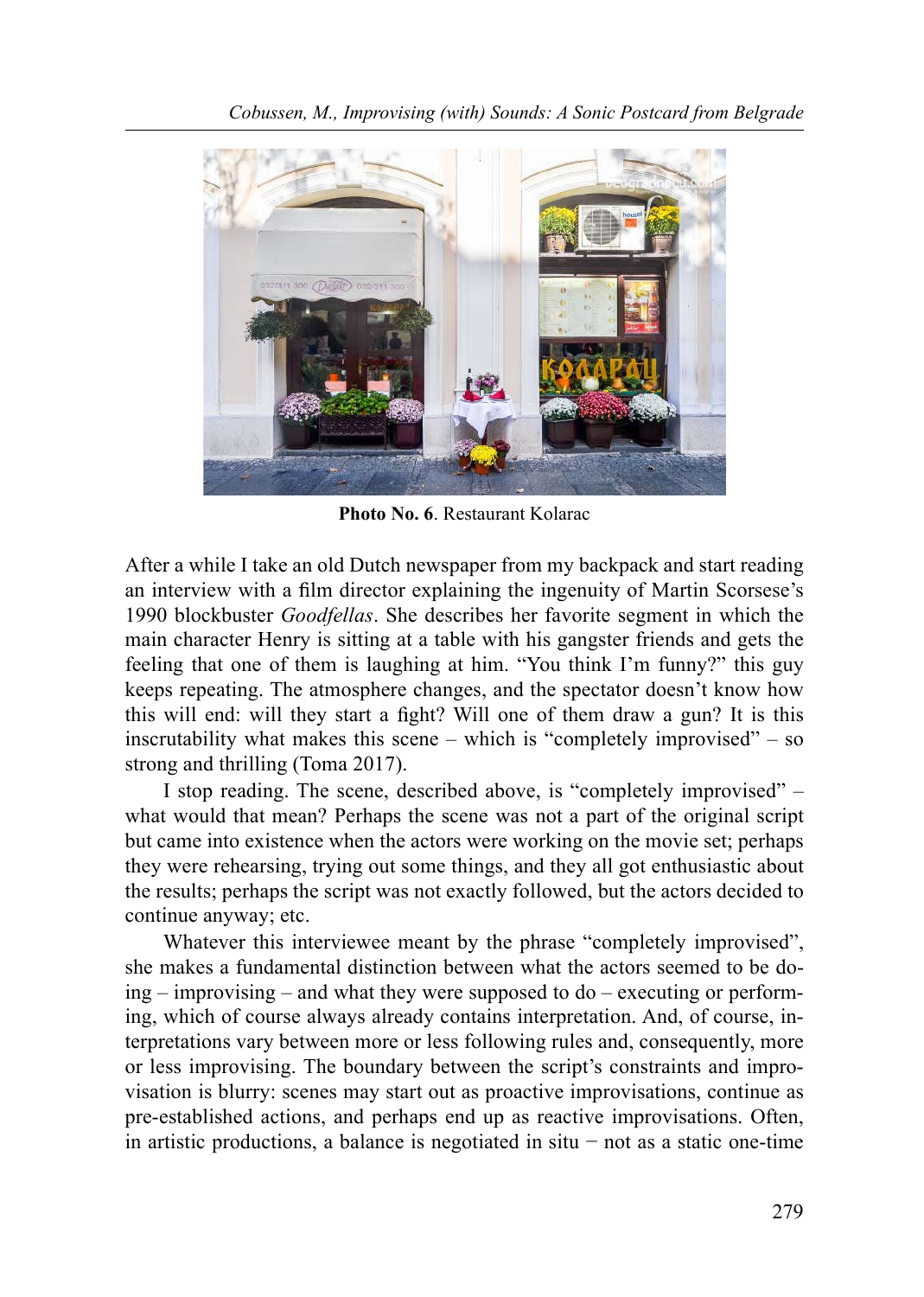decision, but as a living, emerging process; this process is in itself determined and organized by improvisation.

Contrary to the Dutch film director, I prefer to regard improvisation as a process of thinking-in-and-as-action that characterizes and permeates human acting. Also in opposition to her dichotomous thinking, I see no reason why improvisation should be made into some exceptional attribute: improvisation only rarely pursues the unfamiliar, as in the most extreme cases of free jazz, for example; plans, scripts, systems, and manuals are not followed blindly but most often used as sources of inspiration – they are improvised upon and adjusted to fit contextual demands

## Katharina Klement: Sonic Memories of Belgrade

Back home in The Netherlands my mind is, of course, filled with memories of Belgrade: its unbearable summer heatwaves, its rivers, its countless bars, cafés, and restaurants, its historical sites, its poverty but also its wealth, etc. But what about the sounds? What about my sonic memories? Just as photos help to remind me of specific places and events, sound recordings may bring back certain reminiscences. A few days after my return I play Katharina Klement's CD Peripheries.<sup>3</sup> Sound Portrait Belgrade. In 2014 she spent nine weeks in Belgrade



Photo No. 7. Katharina Klement - Peripheries. Sound Portrait Belgrade

<sup>&</sup>lt;sup>3</sup> Sound examples are available online at the official New Sound YouTube channel. Please find the playlist here: https://www.youtube.com/watch?v=GZt\_2SKutBY&list=PLNFGwrMs0-Xzo9GYGsuBaxxOc6704\_IUJ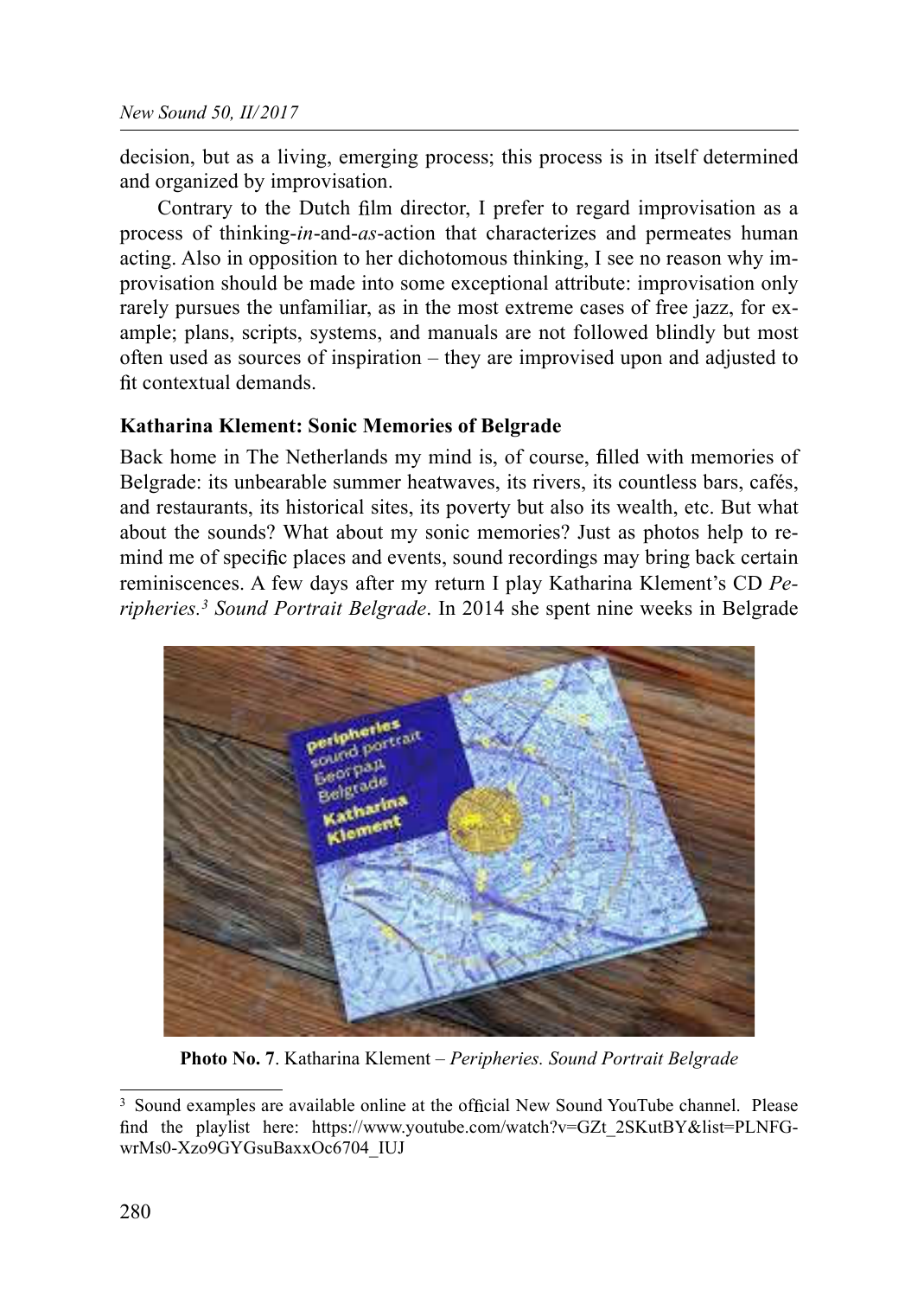focusing on the questions, "What does this city sound like?" and "Is it possible to portray it using sounds?" (Klement 2014: 2). This resulted in an eight-channel piece, also available as a stereo version on CD.

In an email conversation I ask Klement about the term "sound portrait", and she answers that "there are always two perspectives melting in a portrait: the portrayed and the portrayer", in this case "the city and myself in this city". Indeed, being a composer, Klement didn't seem to be satisfied with the presentation of "mere" field recordings. The nine tracks on the CD are carefully composed, although they can simultaneously be considered as a "comprehensive acoustic archive" (Klement 2014: 2).

In the end, the overall structure of Peripheries comprises nine pieces, nine "circles" as Klement writes, the first piece, "Entrée", mainly consisting of sounds recorded in the ring around her temporary dwelling and presenting a "general (acoustic) view of the city's ambiance" and the second piece, "Induction", coming from recordings done in the second ring, etc. Together, the nine pieces take us from the Tesla Museum to Zeleni Venac, a hub of people and goods; from the Northeastern neighborhood of Karaburma to historical speeches by Tito; from interviews with locals to Orthodox churches, Sava Centar, countless local pubs, the silent dance "nijemo kolo", etc. And although the interviews and the recordings of church chants and bells were intentional, Klement stresses the fact that most of her field work had a high degree of spontaneity, simply tasting the city's atmosphere while trying to be as open and unbiased as possible to the unfolding of the urban sonic environment.

Why did I choose to include a sound portrait of Belgrade into this essay about improvisation? What is the connection between improvisation and sound art based on field recordings? Apart from the rather improvisatory manner in which Klement collected her sonic material, in a more general sense I would like to maintain and argue that improvisation takes place in each act of music making. Improvisation can never be excluded from performance and compositional practices because, instead of being regarded as the invention of something completely new, it should be considered as a "mode of engaging existing structures and constraints" (Landgraf 2014: 11) or as the "reworking of something that already exists" (Benson 2003: 30). Improvisation thus works as a simultaneous process of reiteration and alteration, a process of reworking that can be understood as "a complex feedback process that builds forms out of contingent elements by relating present decisions to past ones" (Landgraf 2014: 146).

Precisely this last quote from Edgar Landgraf's *Improvisation as Art* relates very well to Klement's sound portrait of Belgrade. It is interesting to read from her email how she started selecting and putting together the many recordings she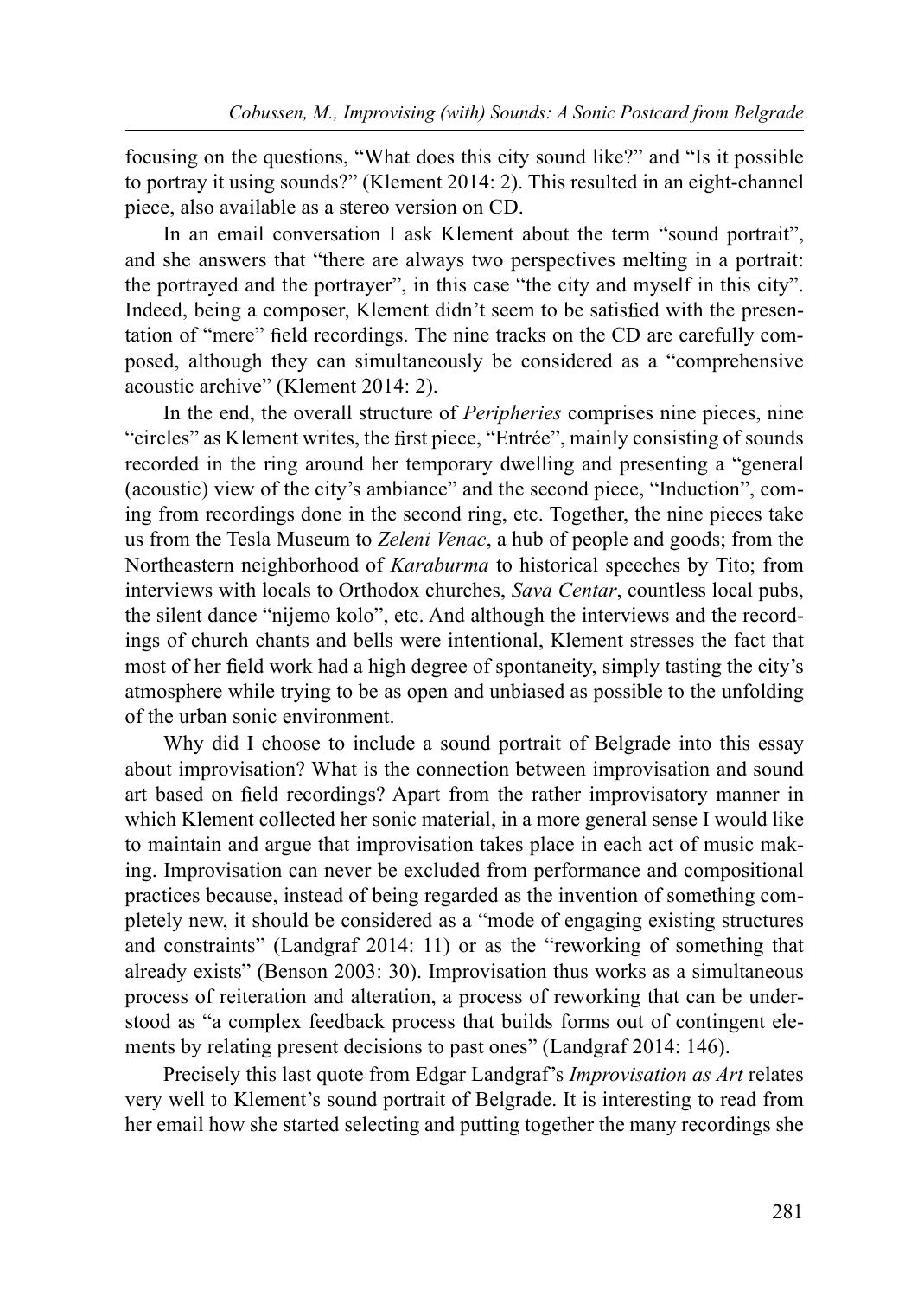made during her stay in Belgrade. "I mixed many field recordings, but I also inserted transformations like freezes, and I used synthesized sounds. I made these decisions while listening; I had no prepared score […] but I was always searching for a connectional idea to build up a form for each piece." In other words, and this connects to the ideas of New Materialism above, the project came into existence in and through the interacting of several *actants*: the original sonic material; technical issues ("I tried out some plugins and electronic transformations where you never know what is the result"); her listening; the extra-musical (historical) information she had gathered; her artistic taste and experience, informed by her background as a classical composer. As Klement puts it: "I don't know exactly but I think that, although I was searching for a clear form in the format 8-channel/fixed media, I was improvising a lot in my decisions in front of the loudspeakers, in the studio, while listening to the intermediate results."

# Epilogue

It was my aim to explore Belgrade with my ears, aurally engaging with the city, while simultaneously investigating the concept of improvisation, reflecting on and sometimes questioning certain presuppositions that stick to its framing discourses. I explored Belgrade improvisationally, while the sounds of Belgrade offered me new insights into the topic of improvisation. I notice a parallel in Tim Ingold's description of medieval readers' experience of travelling through a text:

The flow, here, is like that of the contours of the land as, proceeding along a path, variously textured surfaces come into and pass out of sight. Thus the 'stages' of the composition are to be compared not to steps in the march of progress but to the successive vistas that open up along the way towards a goal. Going from stage to stage is like turning a corner, to reveal new horizons ahead. (Ingold 2007: 96)

I was wayfaring, wandering, roaming through the city, following my ears, haunted on every corner by new aural "vistas", by unstructured and inchoate ideas on improvisation. I was wayfaring, wandering, roaming through various thoughts on improvisation, haunted on every street corner by new sonic experiences. I improvised on Belgrade, while Belgrade improvised on me …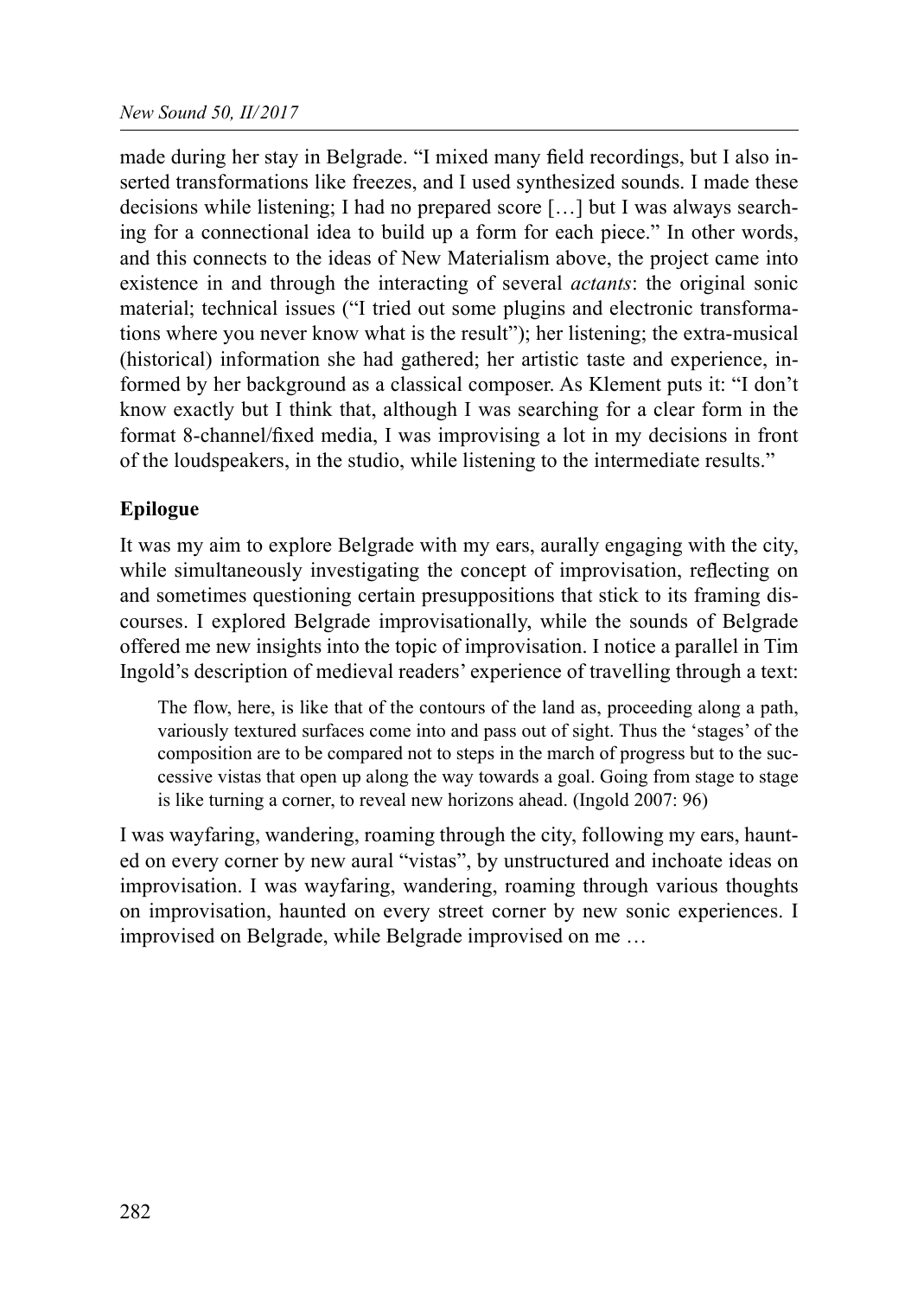#### Works cited

- Benson, B.E. (2003) The Improvisation of Musical Dialogue. A Phenomenology of Music. Cambridge: Cambridge University Press.
- Bryant, L. (2011) The Democracy of Objects. Ann Arbor, MI: Open Humanities Press.
- Dehlin, E. (2008) "The Flesh and Blood of Improvisation. A Study of Everyday Organizing" (Doctoral dissertation). Trondheim: Norwegian University of Science and Technology.
- Deleuze, G. and F. Guattari (1987) A Thousand Plateaus. Capitalism and Schizophrenia (trans. Brian Massumi). Minneapolis: University of Minnesota Press.
- Derrida, J. (1982) "On Improvisation". Unpublished interview.
- Harman, G. (2016) Immaterialism. Cambridge: Polity Press.
- Ingold, T. (2007) Lines: A Brief History. New York: Routledge.
- Klement, K. (2017) Peripheries. Sound Portrait Belgrade [CD]. Hanau am Main: Gruenrekorder.
- Landgraf. E. (2014) Improvisation as Art. Conceptual Challenges, Historical Perspectives. New York: Bloomsbury.
- Lewis, G. (2013) "Critical Responses to 'Theorizing Improvisation (Musically)'." MTO 19/2, 1-6.
- Siddal, G. and E. Waterman (eds.) (2016) Negotiated Moments. Improvisation, Sound, and Subjectivity. Durham: Duke University Press.
- Toma, F. (2017) "Scorsese besefte dat hij een eigen draai aan het gangsterthema moest geven." De Volkskrant, 12 August.

#### Summary

While strolling through Belgrade in the Summer of 2017, I listen to the sounds of city, meet musicians who are based in this city, and read some literature on improvisation, New Materialism, and continental philosophy. The text consists of seven meditations, seven "stops", and one epilogue in which various aspects of improvisation are discussed.

Meditation 1, "Galerija: An Improvised Soundscape," presents improvisation as an event taking place within the ears and head of a listener who is simply listening to everyday urban sounds, musical and non-musical.

Meditation 2, "Stari Merkator: Between Freedom and Constraints," (re)presents a fictive discussion between the author and Judith Butler's idea of improvisation as being somehow opposed to constraints. I argue that improvisation is always already full of constraints too and, conversely, that predetermined rules and regulations always require a certain improvisational attitude.

Meditation 3, "The Danube: Improvisation Beyond Anthropocentrism," is a brief reaction to Gillian Siddall and Ellen Waterman's statement that they want to bring improvisation back to where it lives: in our bodies. Using arguments from New Materialism, I state that the discourse on improvisation could benefit from a less anthropocentric approach.